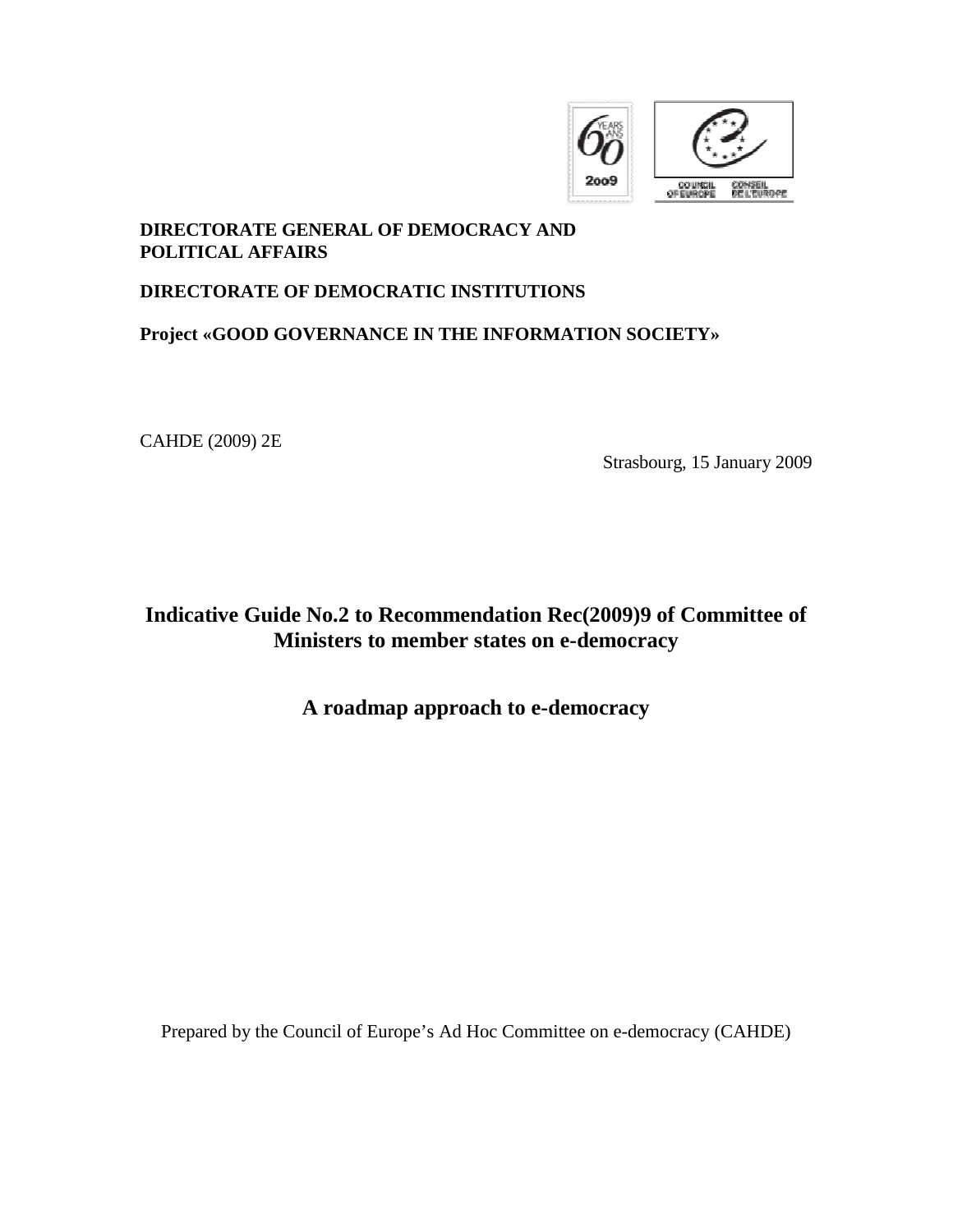**Author**:

Thomas Rössler, Secure Information Technology Center Austria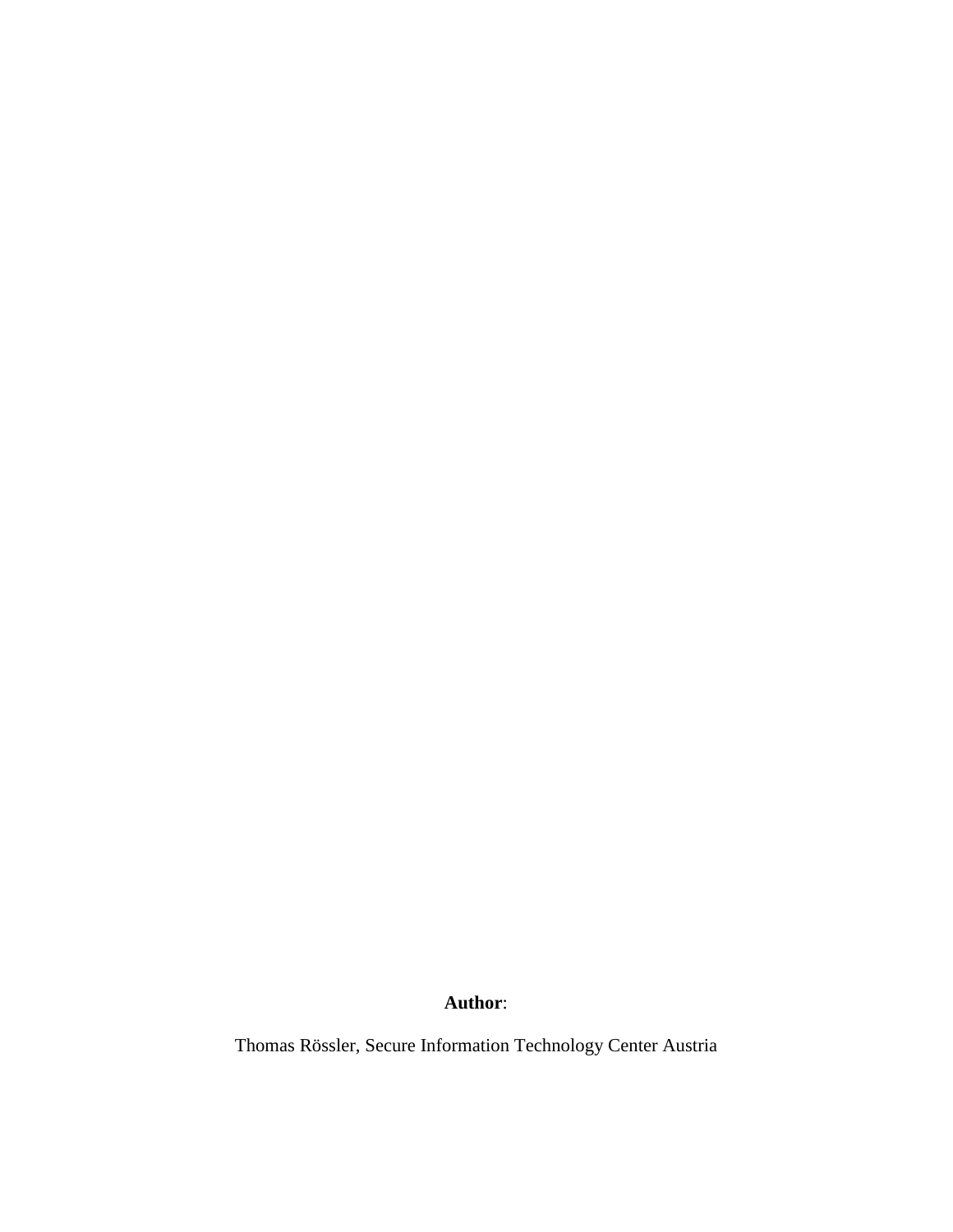# **Introduction**

E-democracy is one of the most challenging topics of today'discussions on democracy and electronic governance. Applying the roadmap method to planning, implementing and monitoring e-democracy and e-democracy methods at all levels can ease and improve these processes. The roadmap method, as proposed below, can be used as a pragmatic planning method to inspire and guide further e-democracy initiatives. It does not imply a monolithic plan for the introduction of e-democracy. Roadmaps are practical and adaptable tools and provide examples how the future of e-democracy could benefit from their use. The method – as successfully used by the European Union to encourage the use of e-identity technology in its member states – can also be applied on a smaller scale, for example to plan and monitor a particular e-democracy project.

The use of roadmaps could be particularly useful, for example:

- In the formulation of an e-democracy strategy tailored to a particular country or region.
- In the organisation and planning for the development of a comprehensive edemocracy toolkit or project.

# **The Purpose of the Roadmap and its Requirements**

A roadmap for e-democracy should benefit the stakeholders by providing planning advice and guidelines for the improvement of e-democracy tools and systems. Furthermore, this guidance will be based on examples of good practice and the CoE's common principles on e-democracy.

To clarify, a roadmap should allow stakeholders to :

- 1. Gauge their own development status.
- 2. Identify the next steps necessary for their further development.
- 3. Work towards a definite endpoint, that is, a vision of fully functioning edemocracy.

Whilst the roadmap provides building blocks, it is not an inflexible blueprint of technological requirements or change in democratic processes.

A roadmap can be created by:

**1. Establishing a common terminology-** Clear definition of terms is vital to all discussion.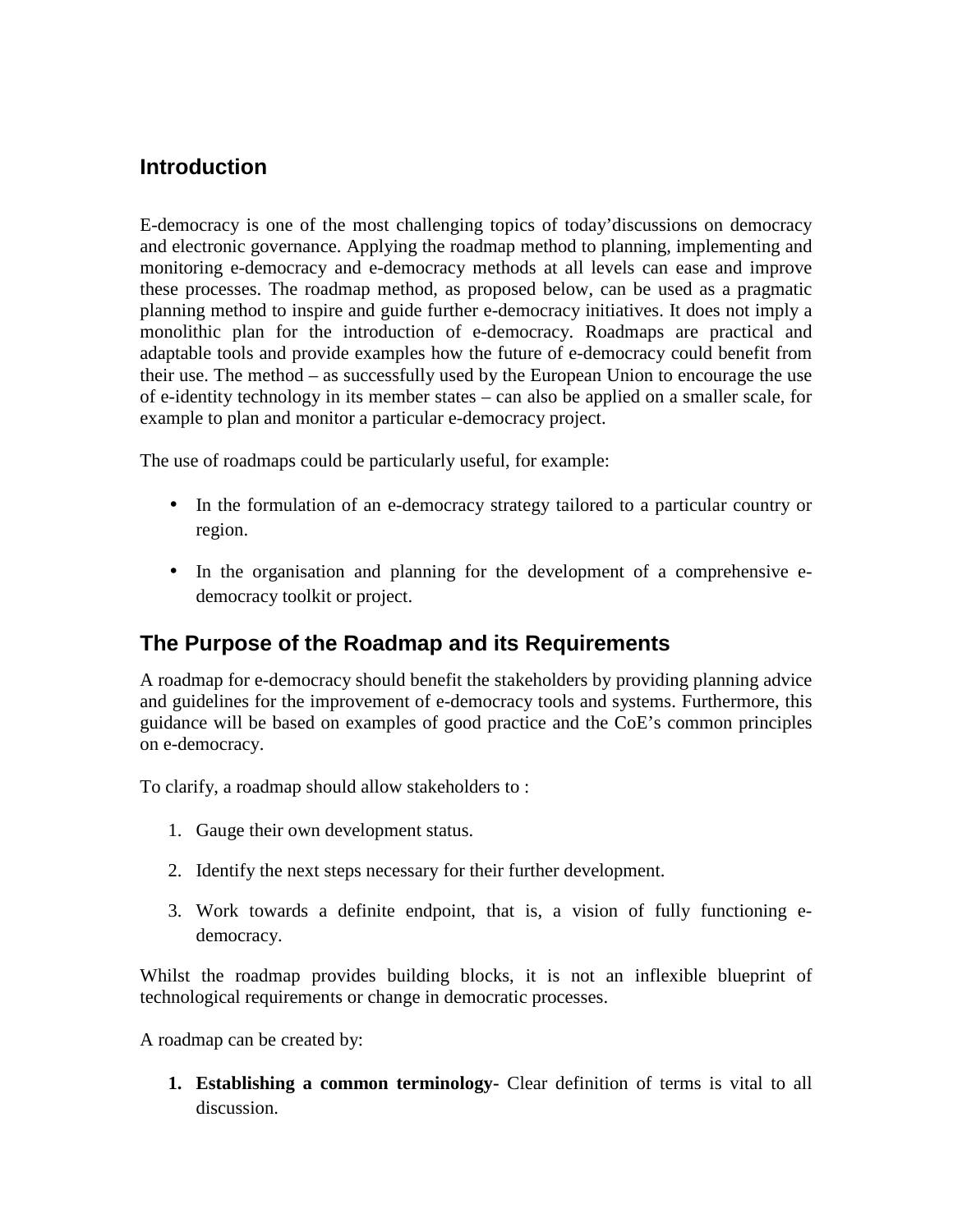- **2. Defining/adapting a common topology of democracy-** In addition to a common terminology, a common view on the existing/aimed topology of democracy will further improve the common understanding.
- **3. Collecting examples of good practice-** These examples are essential to the creation of the roadmap's 'building blocks'.
- **4. Defining the building blocks of the roadmap-** The nature and specificity of the building blocks, as concrete objectives/processes or theoretical prerequisites, must be very carefully considered.
- **5. Signposting the main stages of development along the roadmap-** In order to help stakeholders to identify their own position on the roadmap, measure their progress, and plan their onward journey, qualitative indicators should be established at the main junctures. It is recognized however, that finding an appropriate way to measure progress along the roadmap so schematically may be difficult.
- **6. Establishing a clear timeline-** This should be challenging but realistic, based on progression through well-defined and targeted stages.

Roadmaps are becoming the tool of choice for e-governance initiatives in Europe. It may be difficult to prepare a well constructed roadmap but once established, not only should it help foster and maintain momentum, but also help to create a common understanding and vision amongst all stakeholders, for the future of e-democracy.

# **Drawing the map: building blocks in perspective.**

There are two approaches to creating a roadmap: top down and bottom up. The former works backwards from the final goal to the first step, extrapolating the building blocks from the imagined end. The latter, whilst also possessing a clear set of ultimate aims, works towards them by gradually building up a plan from a well-defined starting point. This more pragmatic approach will be taken by the following schema. The methodological divide described here refers only to the creation of the roadmap, not the actual implementation of e-democracy.

The following roadmap schema is created according to a series of building blocks leading from a basic level of e-democracy preparation, to a common goal. For the sake of simplicity, the roadmap and its building blocks can be organised in a linear fashion, though the more complex, ambitious or abstract the final goal, the more additional branches of activity may be required. (However, parallelism is possible. In order to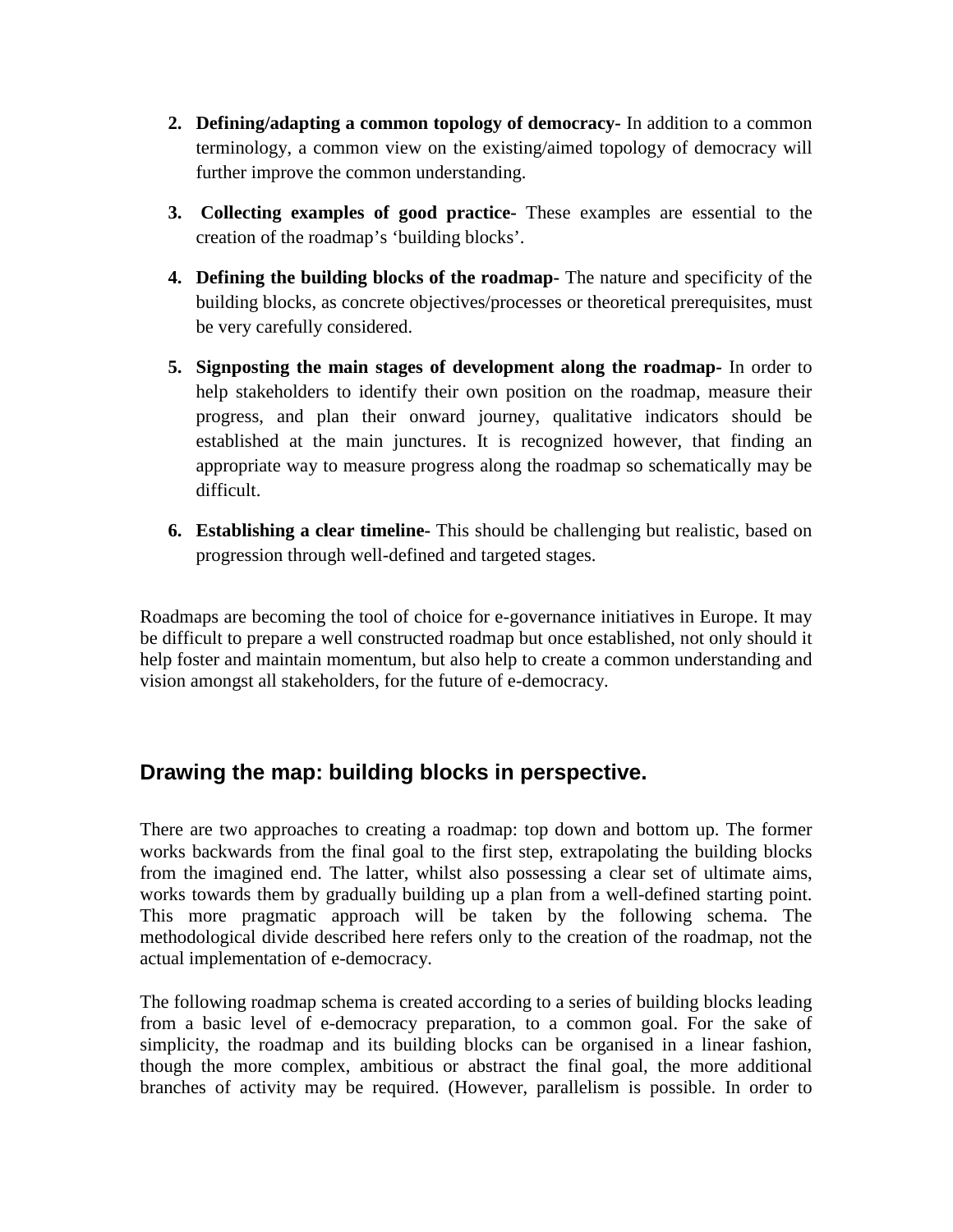consider parallel building blocks, the schema has to be logically extended following the proposed methodology recursively).

Each building block is a milestone, that is, it represents a certain set of requirements that must have been met by that stage of the roadmap. These building blocks are arranged in logical progression but they are by no means isolated. There are two different types of relationship between the building blocks:

1. **Defining requirements-** Each building block, in representing a stage of development, influences the requirements of the following block/stage.

2. **Reviewing achievements-** The corollary of the above is that as each milestone is reached the achievement must be reviewed according to the requirements laid out by the previous building block. This is very important for measuring and assessing progress along the roadmap.

Figure 1 illustrates a basic linear roadmap structure and the relations between the building blocks.



Figure 1: Schema of creating a roadmap and the relations between building-blocks; building-blocks are examples.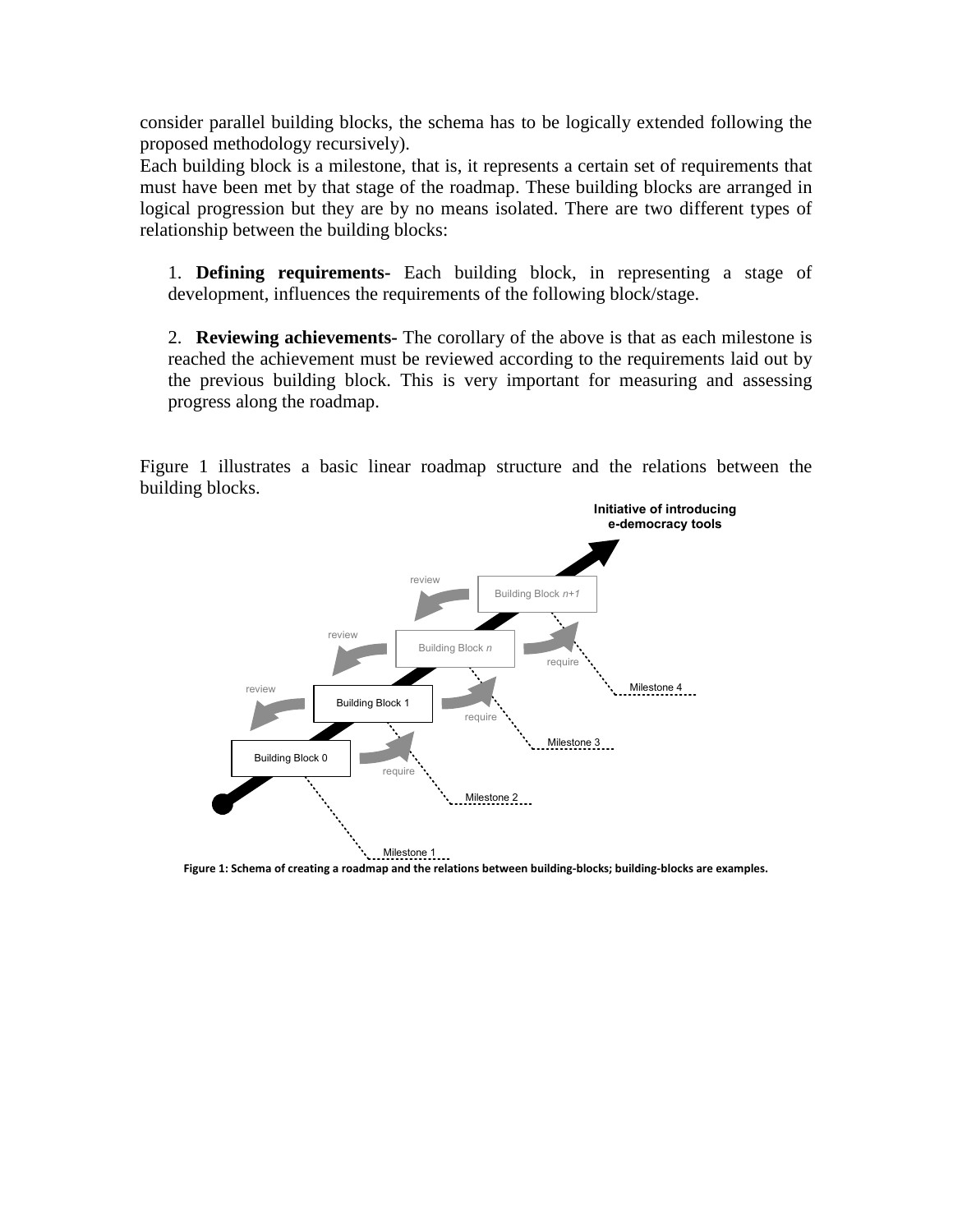Figure 2 shows a more complex roadmap structure that takes parallel activities/requirements into account. The magnification of one building block reveals that its internal structure is also organised as a 'mini-roadmap'. The recursiveness of this design schema is one of its strengths.



Figure 2: Example of a complex roadmap schema containing parallel building blocks.

### 1.1.

# **A concrete roadmap example**

The following is an example of how a roadmap might be used for the introduction of edemocracy tools in a region or country. This example does not explicitly deal with activities that should be taken beforehand, e.g. establishing a political motivation, evaluation of forms of participation, etc., nor does it concentrate on a concrete target scenario, but deals with the introduction of an abstract e-Democracy tool.

The starting point of any e-democracy project must be a wide-ranging discussion that not only clarifies motives and goals but reviews the practical task ahead.From this example then, three clear building blocks can be extracted:

- 1. 'General Considerations',
- 2. 'Practical Considerations',
- 3. 'Establish/ prepare the environment' (for the project).

Although by no means complete, the above roughly demonstrates how a proposition can be broken down into manageable building blocks and arranged into a logical sequence. Of course, actions, intentions and the substance of these blocks will vary according to situation. They must be altered accordingly; step 3 deals with this issue as the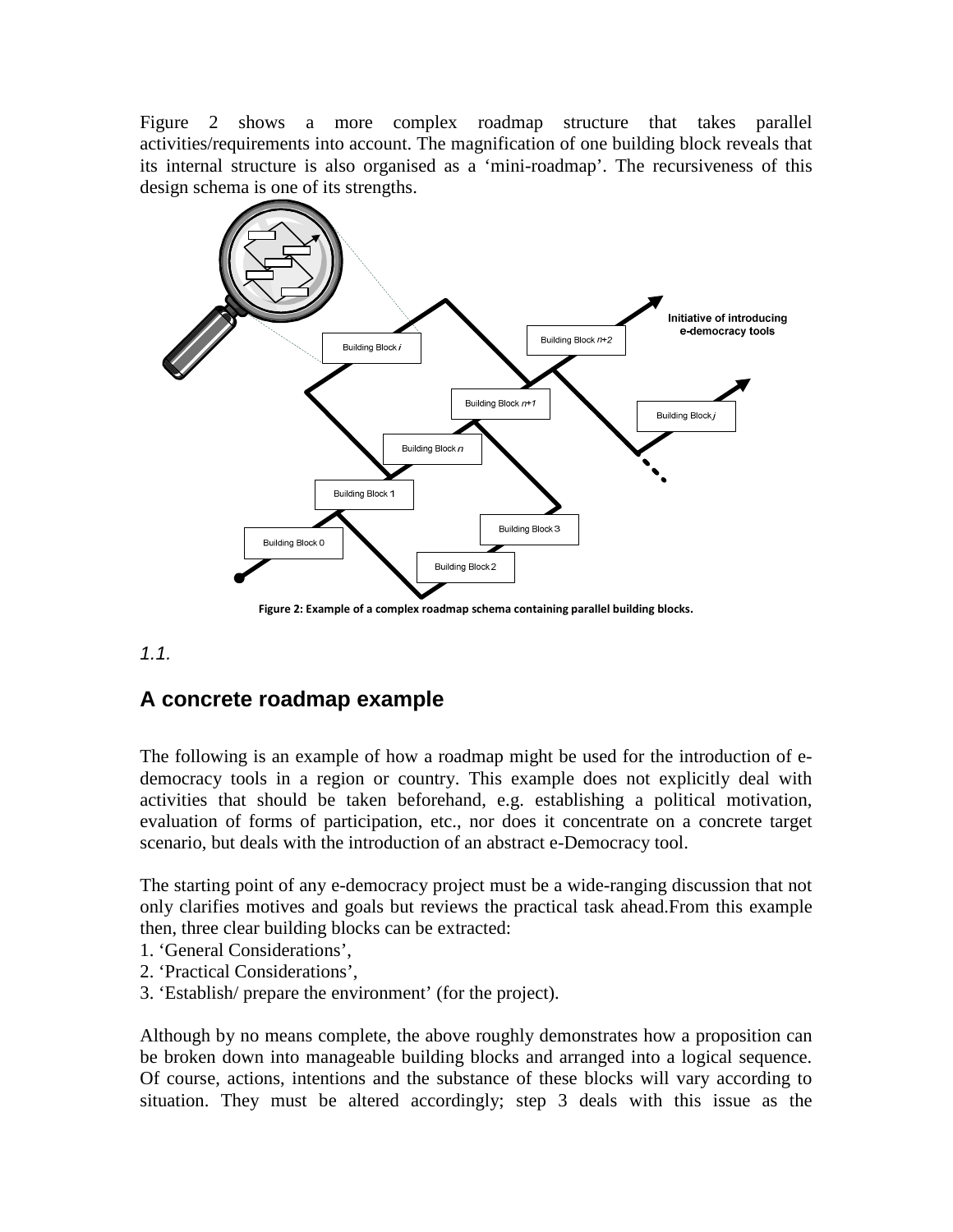particularities and shortcomings of the relevant environment (region, country) must be addressed in order to ensure its receptiveness to the proposed e-democracy tools to be introduced in the later stages. This is very important: the building blocks that follow these preliminary stages and the actions they describe, will be conditioned and even defined by the particular situation they refer to. Therefore, we cannot elaborate on this example and outline the content of later building blocks.

Generally however, we can conclude that each building block will be defined by the following elements:

### • **Name of Building-Block**

Each building-block must have its own name.

### • **Requirements**

Each building block has a set of requirements, in part defined by the preceding block, which must be fulfilled if the stage can be said to be reached.

#### • **Intention**

This is the descriptive element which summarizes the intentions and intended outcome of the above requirements.

### • **Activities**

This element provides a list of activities necessary to fulfilling the aims of the building block.

### • **Review Criteria**

Control questions address all relevant aspects of the building-block and help to verify progress and achievement of the building block's requirements.

### • **Remarks**

Any further descriptive remarks about the building block.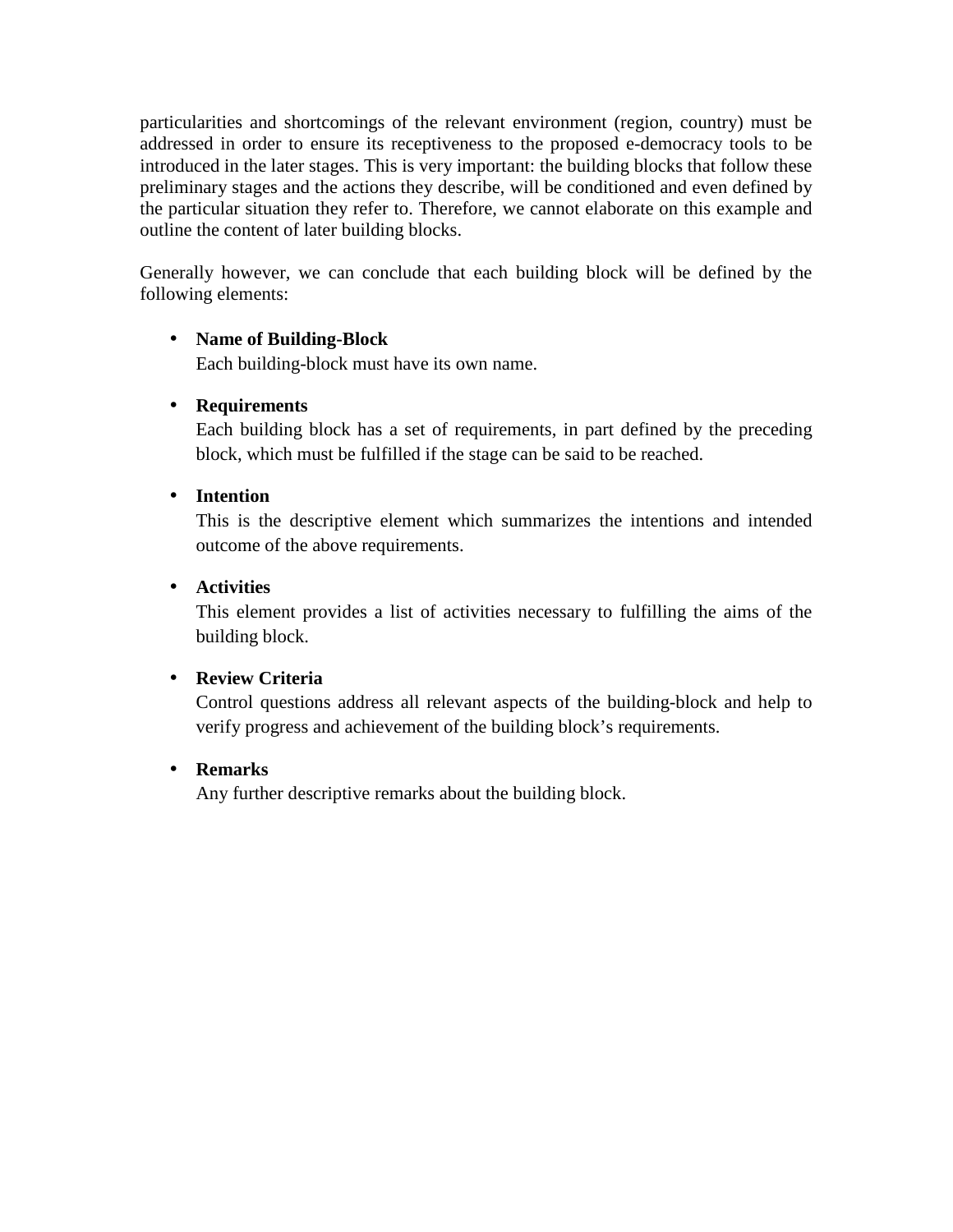| <b>Building-Block</b>     |                                                                                                                                                                                                                                                                                                                                                                                                                                                                        |
|---------------------------|------------------------------------------------------------------------------------------------------------------------------------------------------------------------------------------------------------------------------------------------------------------------------------------------------------------------------------------------------------------------------------------------------------------------------------------------------------------------|
| 1) General Considerations |                                                                                                                                                                                                                                                                                                                                                                                                                                                                        |
| <b>Requirements</b>       | This is the very first building block; thus there are no dependencies<br>with results of preceding building-blocks.<br>Nevertheless, a political motivation or better an agreement on<br>introducing participative processes/e-democratic tools is required.                                                                                                                                                                                                           |
| <b>Intention</b>          | Discuss general aspects and formulate the motivation for<br>introducing e-Democracy tools and services. Furthermore, it is<br>necessary to acquire the present democratic behavior considering<br>different aspects, whereas legal and social aspects are of utmost<br>importance.<br>This building block should provide a profound understanding and<br>diagnostics of the current situation with respect to democratic and<br>participative processes and movements. |
| <b>Activities</b>         | The following list is an informative enumeration of possible actions<br>(it does not claim to be complete):                                                                                                                                                                                                                                                                                                                                                            |
|                           | reflect political motivation                                                                                                                                                                                                                                                                                                                                                                                                                                           |
|                           | determine the existing/planned concept of<br>$\bullet$<br>governance/citizenship                                                                                                                                                                                                                                                                                                                                                                                       |
|                           | ascertain and describe existing participative processes<br>$\bullet$                                                                                                                                                                                                                                                                                                                                                                                                   |
|                           | determine the influence capability of existing participative<br>processes                                                                                                                                                                                                                                                                                                                                                                                              |
|                           | determine and describe participative processes which are<br>$\bullet$<br>enabled by law but are not yet in place; describe the<br>expected influence                                                                                                                                                                                                                                                                                                                   |
|                           | analyse actors, levels and methods of negotiation and<br>decision making, democratic deficits, power relations and<br>lobbyism                                                                                                                                                                                                                                                                                                                                         |
|                           | analyse the general political culture, related policy fields and<br>additional ways of democratic policy making                                                                                                                                                                                                                                                                                                                                                        |
|                           | ascertain and identify the (official) political commitment<br>(define expectations and discuss benefits, pros and cons for<br>various levels)                                                                                                                                                                                                                                                                                                                          |
| <b>Review-Criteria</b>    | The following questions should be answered (this list does not claim<br>to be complete):                                                                                                                                                                                                                                                                                                                                                                               |
|                           | What is the aim of participative processes and how to deal<br>with its results?                                                                                                                                                                                                                                                                                                                                                                                        |
|                           | Is the aimed participative process a bottom up or top down<br>process?                                                                                                                                                                                                                                                                                                                                                                                                 |
|                           | Do you want to meet the increasing demands of public                                                                                                                                                                                                                                                                                                                                                                                                                   |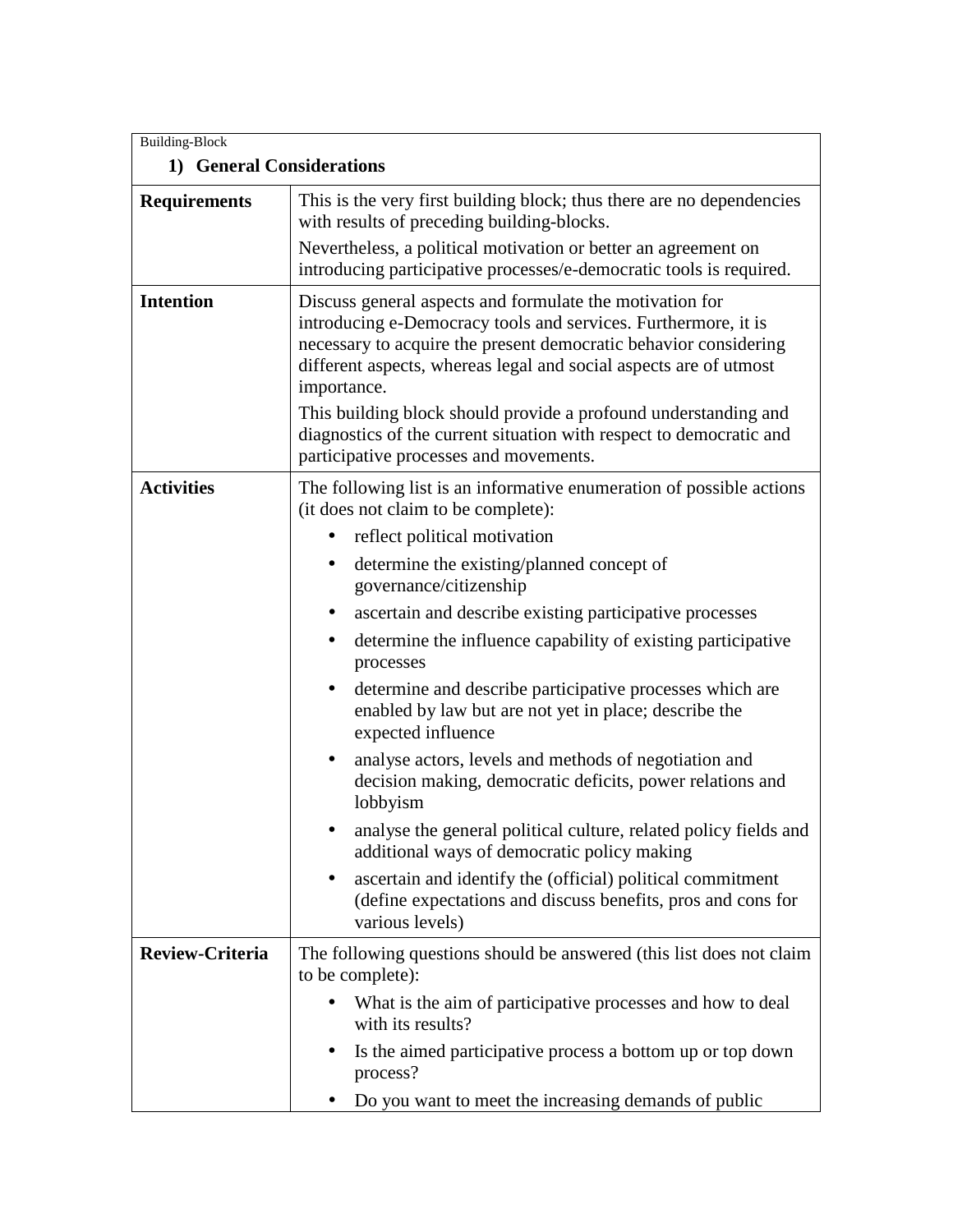|                | accountability in general?                                                                                                                                                                                                                                                                |
|----------------|-------------------------------------------------------------------------------------------------------------------------------------------------------------------------------------------------------------------------------------------------------------------------------------------|
|                | Which concept of governance / citizenship do you want to<br>follow?                                                                                                                                                                                                                       |
|                | Are aim and consequences ( <i>i.e.</i> duties and responsibilities)<br>of each concept clear and transparent for all (the informed<br>citizen, the involved, collaborative or empowered citizen)?                                                                                         |
|                | What are the traditional ways of negotiation, participation<br>and decision making? What about political culture as an<br>important factor of influence?                                                                                                                                  |
|                | Who is entitled to define a problem which causes the need<br>$\bullet$<br>for a participative process and why?                                                                                                                                                                            |
|                | Is there an official political commitment for introducing e-<br>$\bullet$<br>Democracy services/tools—not only at the level of<br>governance setting off the process, but also on the related<br>levels? Is it possible to guarantee a commitment<br>independently from election periods? |
|                | Does the political commitment include all identified<br>democratic/participative processes or only some of them?                                                                                                                                                                          |
| <b>Remarks</b> | The outcome of the investigative activities requested in this building<br>block should provide a basis for a better understanding of<br>existing/possible democratic and participative processes.<br>Furthermore, the democratic culture of society should be acquired.                   |

| <b>Building-Block</b>       |                                                                                                                                                                                                                                                                                                                                                                                                                                                                                                                                                                |
|-----------------------------|----------------------------------------------------------------------------------------------------------------------------------------------------------------------------------------------------------------------------------------------------------------------------------------------------------------------------------------------------------------------------------------------------------------------------------------------------------------------------------------------------------------------------------------------------------------|
| 2) Practical Considerations |                                                                                                                                                                                                                                                                                                                                                                                                                                                                                                                                                                |
| <b>Requirements</b>         | This building block succeeds building block 1 "General<br>Considerations". Therefore, the following requirements must be<br>met:<br>There must exist a complete description (diagnostics) of<br>$\bullet$<br>existing and enabled democratic/participative processes.<br>A sufficient official political commitment for elaborating on<br>$\bullet$<br>e-Democracy services/tools is required. As the introduction<br>of e-Democracy is a long-term movement, a sustainable<br>commitment is necessary.                                                        |
| <b>Intention</b>            | Based on the result of the prior considerations of building-block 1,<br>this building-block aims to analyse the identified (conventional)<br>democratic and participative processes in detail. It should be<br>determined which of them can and should be converted to electronic<br>or electronic aided processes. Furthermore, the identified processes<br>and their semantic requirements should be well described.<br>This building-block should bear the basis for environment related<br>activities targeted in the succeeding building-block. Thus this |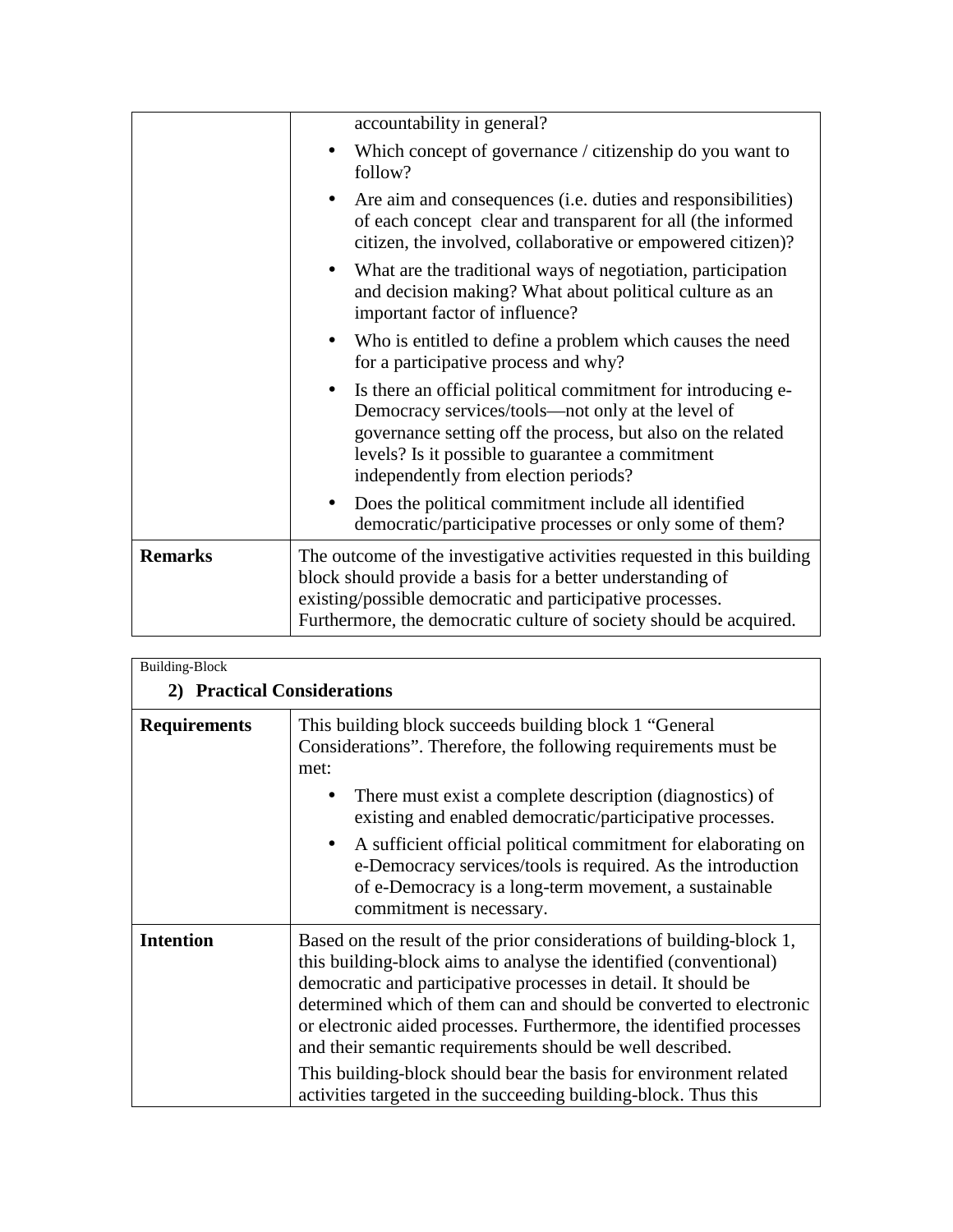|                        | building-block should result in a semantic definition of requirements<br>and in a set of (semi-)formal process descriptions.                                                                                                                                                         |
|------------------------|--------------------------------------------------------------------------------------------------------------------------------------------------------------------------------------------------------------------------------------------------------------------------------------|
| <b>Activities</b>      | The following list is an informative enumeration of possible actions<br>(it does not claim to be complete):                                                                                                                                                                          |
|                        | determine the added value of an online (electronic)<br>participation process in contrast or supplementary to an<br>offline procedure in this individual case                                                                                                                         |
|                        | identify processes which should not be provided in an<br>$\bullet$<br>electronic form and describe why (due to legal, political or<br>organizational reasons)                                                                                                                        |
|                        | describe the identified democratic/participative processes in<br>$\bullet$<br>a (semi-)formal way (preferably by using a standardized<br>methodology)                                                                                                                                |
|                        | determine and describe precisely the semantic requirements<br>$\bullet$<br>for all processes considered being convertible to an<br>electronic equivalent                                                                                                                             |
|                        | identify those processes which should be provided in an<br>electronic/online form; create a list of priority if possible                                                                                                                                                             |
| <b>Review-Criteria</b> | The following questions should be answered (this list does not claim<br>to be complete):                                                                                                                                                                                             |
|                        | What is the added value of an online participation process in<br>contrast or supplementary to an offline procedure in this<br>individual case?                                                                                                                                       |
|                        | Which democratic/participative processes should be realized<br>$\bullet$<br>as an electronic/online service or tool?                                                                                                                                                                 |
|                        | Do you expect an overall advantage—in comparison to the<br>$\bullet$<br>expected costs/drawbacks—of introducing the identified<br>online processes? If possible, provide a quantitative<br>comparison.                                                                               |
|                        | Are all identified processes qualified for being implemented<br>as electronic/online tools/services?                                                                                                                                                                                 |
|                        | Are all identified processes well described? Are the<br>$\bullet$<br>descriptions complete and exhaustive?                                                                                                                                                                           |
|                        | Are the semantic requirements of the identified processes<br>complete and compliant with the legal background<br>(identified in building-block 1)?                                                                                                                                   |
| <b>Remarks</b>         | Usually, e-Democracy services and tools will be introduced<br>stepwise following a phase plan (i.e. master plan). It is<br>recommended to make a phase plan based on the outcome of this<br>building-block and to take a decision regarding concrete e-<br>Democracy (sub-)projects. |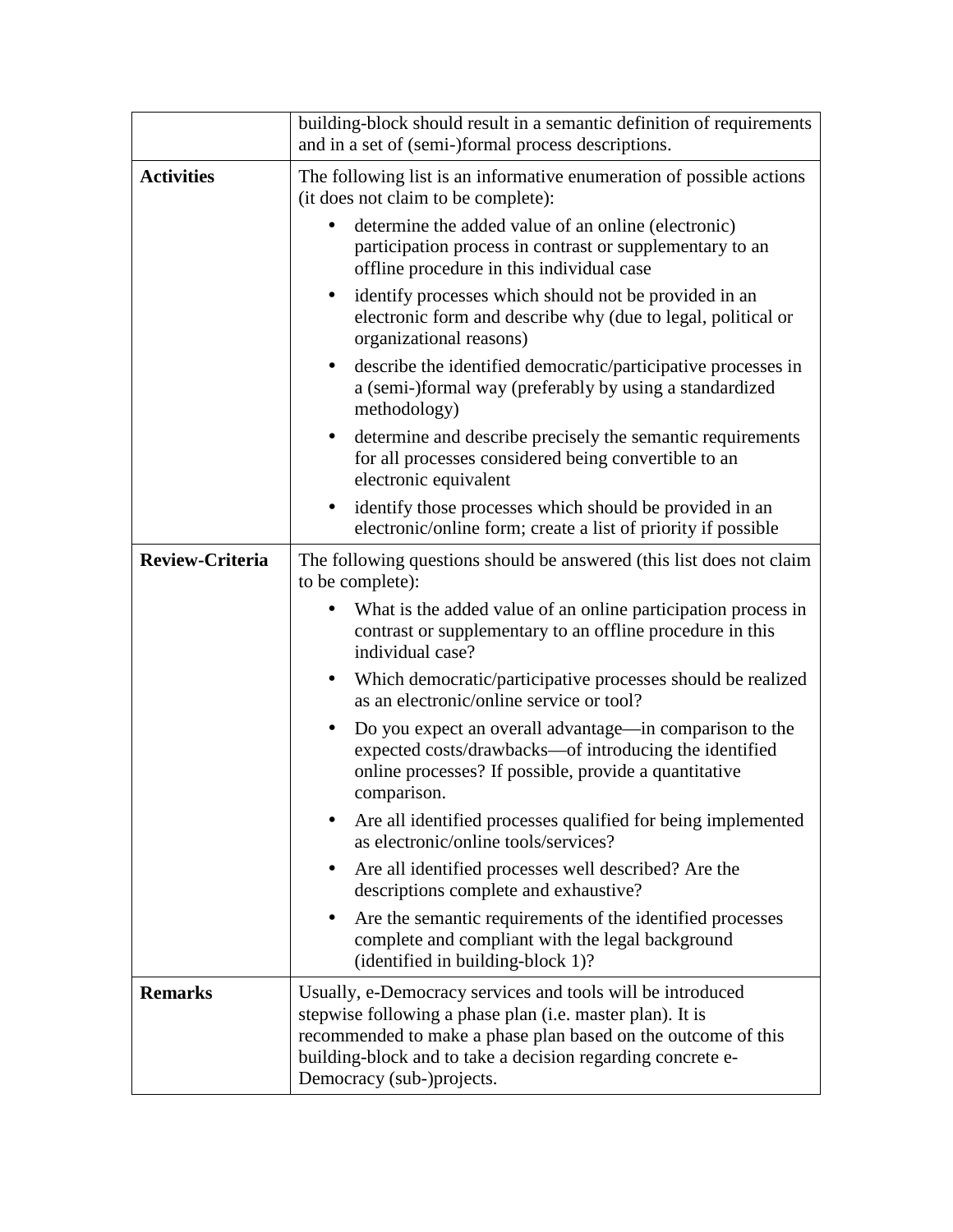| After this building-block, concrete e-Democracy tools might be |
|----------------------------------------------------------------|
| chosen.                                                        |

| <b>Building-Block</b>    |                                                                                                                                                                                                                                                                                      |
|--------------------------|--------------------------------------------------------------------------------------------------------------------------------------------------------------------------------------------------------------------------------------------------------------------------------------|
| 3) Establish Environment |                                                                                                                                                                                                                                                                                      |
| <b>Requirements</b>      | This building-block succeeds building block 2 "Practical<br>Considerations". Therefore, a number of democratic/participative<br>processes which are intended to be implemented as electronic/online<br>services/tools are identified already. For each of them:                      |
|                          | a (semi-)formal description, preferably following a<br>standardised methodology exists                                                                                                                                                                                               |
|                          | a complete description of all semantic requirements exists                                                                                                                                                                                                                           |
| <b>Intention</b>         | This building-block aims to analyse the environment for creating<br>online/electronic democratic and participative services/tools as<br>identified and described in the preceding building-blocks.                                                                                   |
|                          | This building-block deals with the legal, non-technical and technical<br>environment. If the existing environment lacks of essential<br>elements, this building block should bear concrete suggestions and<br>measurements.                                                          |
| <b>Activities</b>        | The following list is an informative enumeration of possible actions<br>(it does not claim to be complete):                                                                                                                                                                          |
|                          | reflect the semantic requirements identified in building-<br>block 2 against the given legal background; if necessary,<br>formulate recommendations to adapt the existing legal<br>situation according to the defined requirements                                                   |
|                          | reflect the semantic requirements identified in building-<br>$\bullet$<br>block 2 against the given non-technical background (e.g.<br>organizational situation); if necessary, formulate<br>recommendations to adapt the existing situation according to<br>the defined requirements |
|                          | reflect the semantic requirements identified in building block<br>2 against the given technical background (e.g. existing IT-<br>infrastructure); if necessary, formulate recommendations to<br>adopt the existing situation according to the defined<br>requirements                |
|                          | if necessary, create a plan containing concrete measurements<br>$\bullet$<br>in order to prepare a complete environment as required                                                                                                                                                  |
|                          | analyse the resources needed to take part (e.g. money, time,<br>skills, etc.)                                                                                                                                                                                                        |
|                          | analyse citizens' technical environment (e.g. Internet<br>coverage, etc.) and evaluate the danger of digital divide                                                                                                                                                                  |